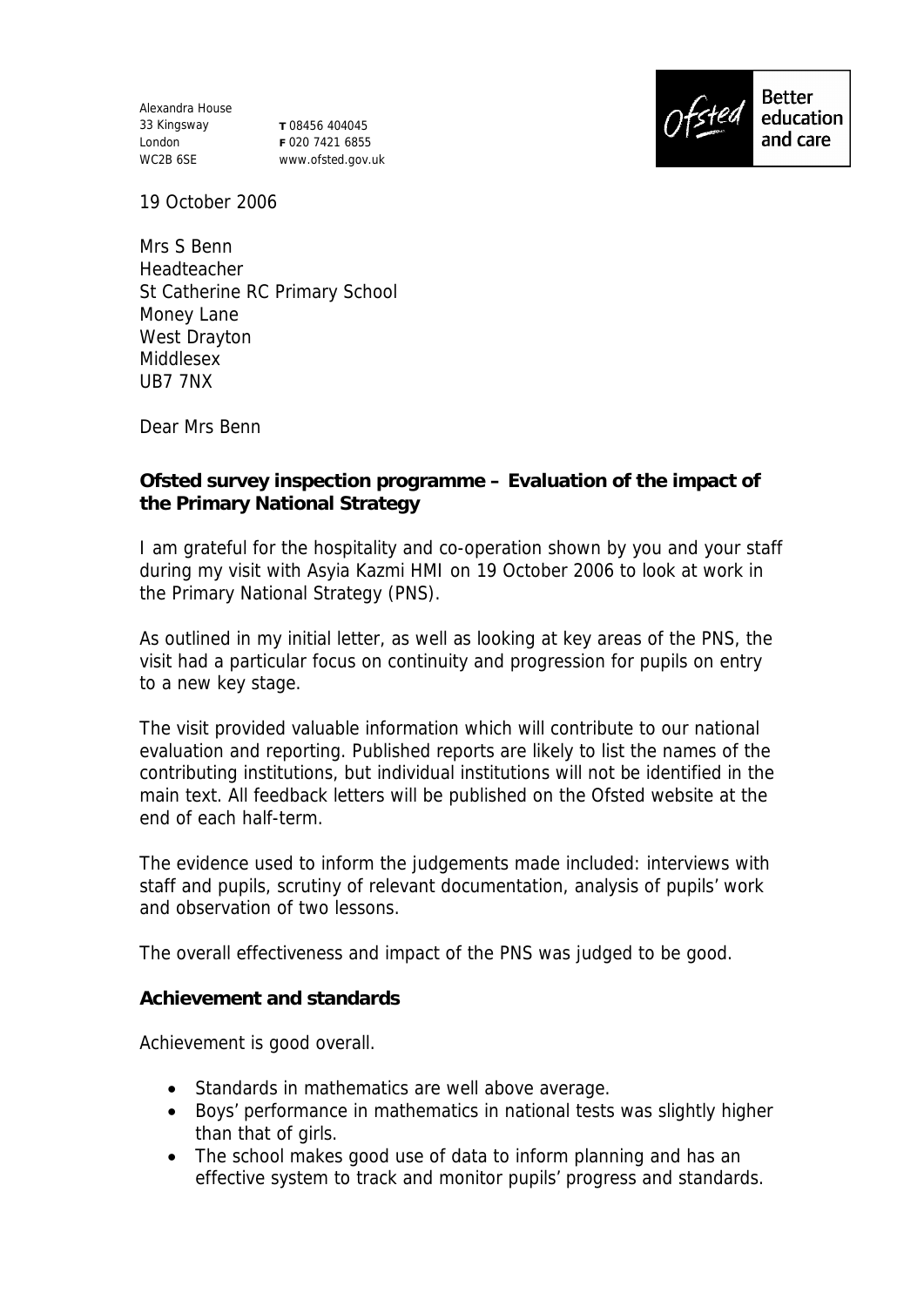## **Quality of teaching and learning**

The quality of teaching and learning is good overall.

- Strengths included shared learning objectives, support for pupils with learning difficulties and disabilities and opportunities for partner talk.
- Most tasks were matched to the learning needs of pupils but the more able pupils were not challenged sufficiently to develop their thinking and listening skills.

## **Quality of curriculum**

The quality of the curriculum is good.

- Teaching is reviewed regularly and teachers are provided with useful written feedback. School evaluation acknowledges the need to embed assessment for learning.
- The use of interactive whiteboards supports teaching and increases the engagement of pupils. Teachers and pupils use interactive whiteboards very effectively.

**Leadership and management of the Primary National Strategy**

Leadership and management of the strategy are very good.

- The school is aware of the need to develop the recently appointed subject leaders.
- The school has very effective systems in place to evaluate the impact of its actions on pupil outcomes. For example, close monitoring has enabled the school to evaluate new initiatives carefully and tailor them appropriately to meet pupils' learning needs. The school has correctly identified the need to focus on higher attaining pupils.
- There are good opportunities for professional development.

**The quality of transition** 

The management of transition is good.

- There are good systems for ensuring smooth transition from the Foundation Stage to Year 1 which includes induction of pupils and discussions between teachers.
- The school meets with secondary partners to discuss individual pupils, giving extra attention to pupils with learning needs, disabilities and those who are vulnerable. Liaison with outside agencies and parents is effective.